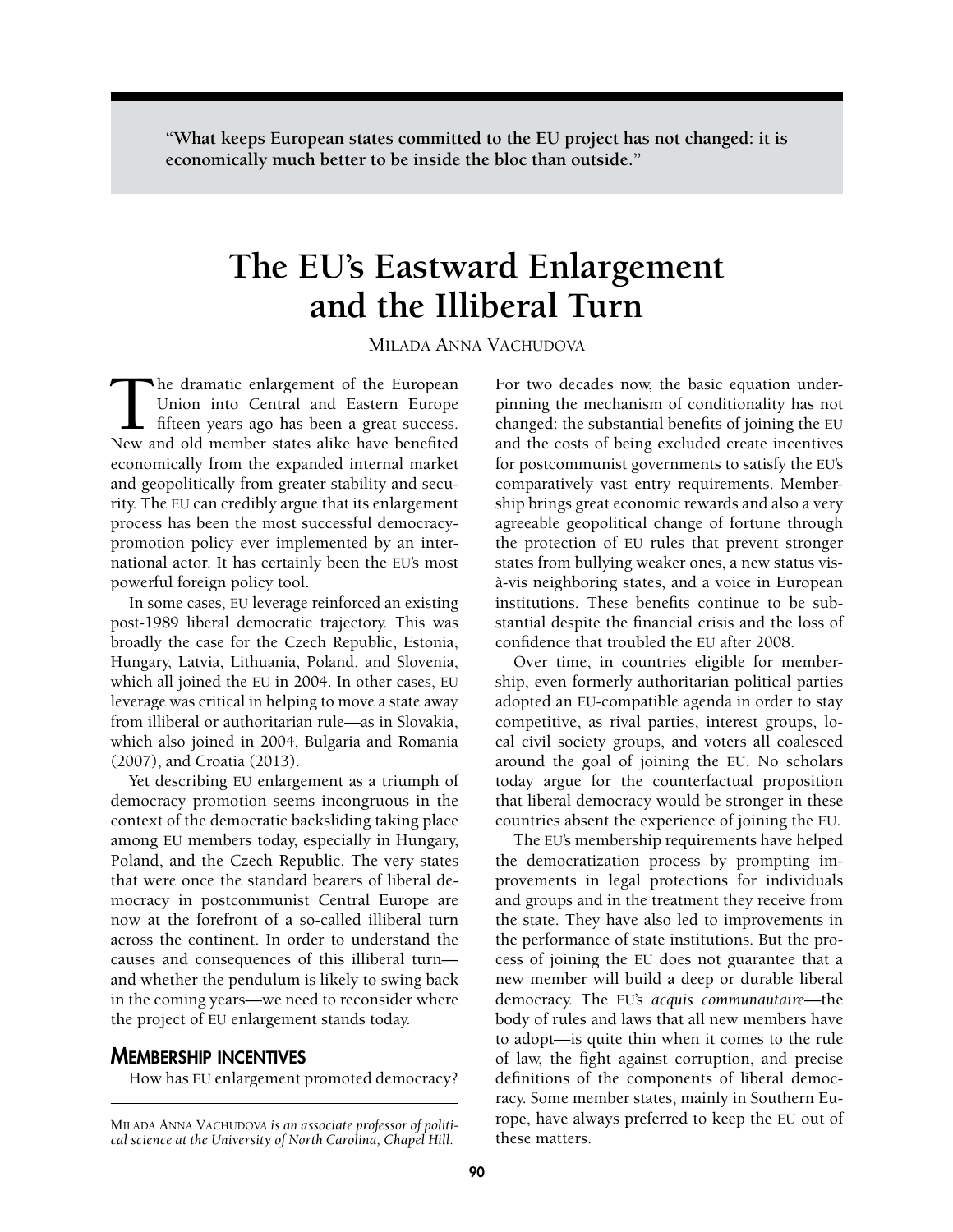Over the years, many observers have changed their view as to whether the EU enlargement process is tough enough. Concern that the EU was too heavy-handed, even dictatorial in imposing its rules and institutions on postcommunist members has been almost entirely eclipsed by criticism that the EU was not sufficiently thorough, explicit, and consistent in its demands—and not vigilant enough in its enforcement. But it is ultimately domestic political leaders who make choices about the pace and quality of reform. The great variation in outcomes across the EU's eleven new postcommunist members underscores this fact. It is more accurate to attribute weak rule of law and abiding corruption to domestic politicians than to blame Brussels.

The Western Balkan countries still waiting to join the EU are Albania, Bosnia, Kosovo, Macedonia, Montenegro, and Serbia. When EU leaders consider these candidates, the geopolitical benefits of enlargement serve as the main selling point,

since the economic benefits for existing member countries will be quite small. Paradoxically, this has reinforced the commitment of EU leaders to enlargement: the dividends from the "democratizing effect" on new members are considered substantial, while the economic ad-

justments required by the accession of such small economies will be minimal. EU leaders know that they will pay a steep price for ethnic conflict, economic collapse, lawlessness, instability, and poor governance in the region if the bloc does not pursue enlargement.

But the Western Balkan states in the EU's waiting room have very challenging domestic conditions, which helps explain why the process is taking so long. In the 1990s, most were involved in wars that caused or worsened problems related to sovereignty, territory, ethnic minorities, and state capture (the term for what happens when political leaders cooperate to control and exploit state institutions, usually in concert with organized crime—and this goes on no matter who citizens elect or how much they protest). These countries face severe problems that require overhauling the state and the economy—and it is an open question whether the EU's leverage can bring about sustained reform in all of them.

In its dealings with the Western Balkan states, the EU is applying lessons learned from the earlier rounds of enlargement. The most important ones are that leverage works well only before accession, and that a longer period for exercising conditionality is needed in certain areas. The most difficult hurdle is that the EU has had little experience or expertise in using its leverage to bolster the rule of law and the fight against corruption in candidate states, since these anchors of competent governance are addressed only indirectly by the existing *acquis communautaire*.

Nevertheless, the prospect of enlargement continues to have a democratizing effect on several Western Balkan states as they respond to the incentives of EU membership in much the same way as their postcommunist predecessors did. In some cases, political parties have fundamentally changed their agendas to make them more EUcompatible, and governments have implemented important policy changes to move forward in the pre-accession process.

Consider the recent political changes in Mace-

*Populist appeals built on xenophobia have resonated especially strongly in postcommunist Europe.*

donia. The highly corrupt, authoritarian regime of Prime Minister Nikola Gruevski was ousted in 2016 after mass protests led to an EU-brokered deal for an interim government and elections for which the EU helped set a more level playing field. The new pro-European,

reform-minded government has negotiated an end to a long dispute with Greece over the country's name, changing it to North Macedonia to make peace with Athens. Bullying its neighbor to distract domestic voters from other issues, Greece had vetoed Macedonia's progress toward EU and NATO membership for two decades.

Recent developments in Hungary, however, are a cause for concern. Prime Minister Viktor Orbán rejects liberal democracy and would like to bring more populist strongman regimes into the EU. The accession process, focused on building independent institutions and the rule of law, threatens the wealth and power of entrenched Balkan elites but they can now look to Budapest for a mentor on how to combine authoritarianism with EU membership.

The impunity of such rogue EU governments undermines conditionality by giving illiberal leaders in candidate states, such as Aleksandar Vučić in Serbia and Milo Djukanović in Montenegro, an easy foil. Why should they allow an independent media, tolerate civil society, bolster institutional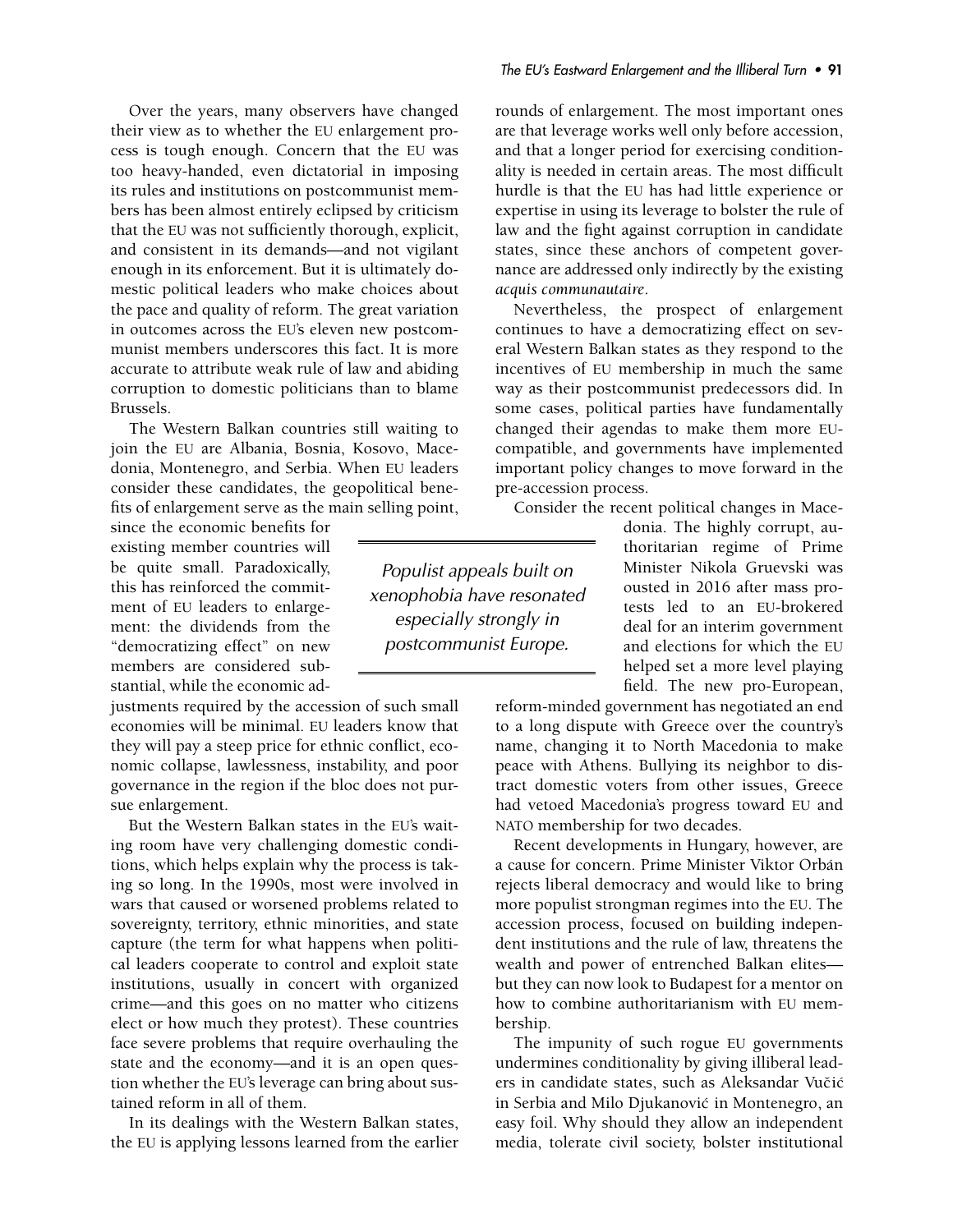checks and balances, treat opposition parties fairly, or dismantle rent-seeking networks when others are up to even worse within the EU?

#### INVENTING ENEMIES

Populist politicians promise to defend "the people" against establishment elites who they claim are protecting and expanding their privileges at the expense of ordinary citizens. In Latin America and Southern Europe, populism has tended to come from the left, taking on a class dimension as politicians promise to better the lot of the powerless and the poor. In Western and Central Europe, however, populism has tended to come from the right, intertwining the defense of "the people" with xenophobia and the defense of "the nation." This means convincing voters that the nation is under threat and that establishment elites are unable or unwilling to defend it.

Right-wing populists fabricate external enemies of the nation—mainly immigrants, Muslims, and the EU—who they claim threaten national se-

curity, the economy, and the survival of the national culture. They also invent internal enemies of the nation, which usually turn out to be those who advocate for liberal democracy, such as opposition parties, the media, nongov-

ernmental organizations, and other independent voices in society. In this context, "liberal" means a democracy that allows for independent media, civil society, and counter-majoritarian institutions that guarantee the equal protection of human rights, civil rights, civil liberties, and political freedoms for all individuals.

Political appeals alone do not dismantle liberal democracy. But such appeals can be used to legitimize an illiberal assault on democratic norms and institutions. Populist leaders may claim that in order to protect the people, they need to change rules and norms to diminish or eliminate the power of institutions and organizations controlled by the "internal enemies." In this context, "illiberal" means rejecting constitutional protections for counter-majoritarian institutions, for independent groups, and for minorities. In other words, advocates of illiberalism believe the majority as represented by the government should have absolute power.

Whether populist leaders succeed in eroding liberal democracy—and how much—depends on

the ability of counter-majoritarian institutions, such as constitutional courts, to consistently check their power. It also depends on the skill and cohesion of the ruling coalition and its success in maintaining popular support. Once countervailing institutions are dismantled and independent voices are silenced, it becomes easier for the ruling coalition to engineer subsequent majorities and to entrench its own power. A favorite tool is the referendum: the vote of the people—however manipulated—can justify the government in dismantling liberal democracy further in order to respect the vote.

This is the story of Hungary since 2010. Hungary had been ranked as "free" by the Washingtonbased think tank Freedom House since the fall of the communist regime in 1990. Freedom House categorizes countries as "free," "partly free," or "not free." In February 2019, Hungary was downgraded to "partly free," becoming the only country with this designation in the EU. But Poland and the Czech Republic have also experienced democratic

> backsliding in recent years. These three countries were the front-runners of democratization in the region after 1989. How did they fall so far?

The political parties that have led the illiberal turn in postcommunist Europe so

far—Fidesz in Hungary and the Law and Justice Party (PiS) in Poland—started as well-established and ostensibly mainstream conservative groupings. They won big in elections by capitalizing on popular frustration with corruption, austerity, and the uneven benefits of growth. They called for a return to national grandeur and conservative social values.

Since taking office, they have gone further. They have steeped society in the narrative that the nation is under threat from enemies at the gate—and labeled as enemies domestic actors such as opposition parties, advocates for the rights of women, the LGBT community, independent media, and civil society groups that are critical of the government. Outside actors that support liberal democracy, from transnational NGOs to EU institutions, are demonized as well.

Fidesz and PiS have also benefited enormously from the recent refugee crisis and terrorist attacks in Western Europe, using their propaganda machines to spread the word that migrants and Muslims are waging a war against the values and sur-

*The accession process threatens the wealth and power of entrenched Balkan elites.*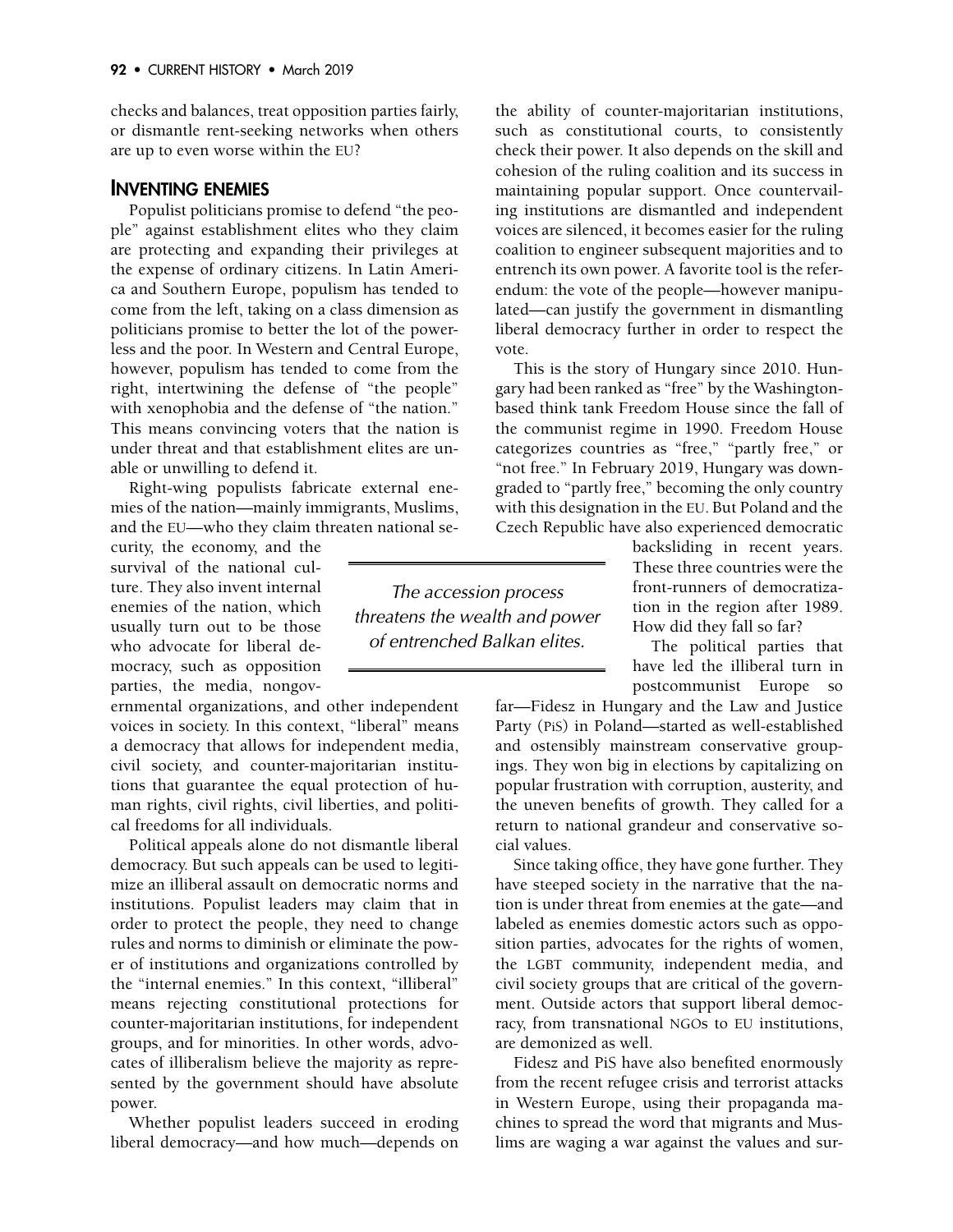vival of the Hungarian and Polish nations. These ruling parties have used xenophobia to delegitimize both domestic opponents and international actors by accusing them of championing the wellbeing of migrants and Muslims, who do not belong to the nation, at the expense of ordinary citizens.

The Czech Republic is a fascinating case that demonstrates the immense political power of a well-calibrated populist appeal when mainstream parties have lost their luster, even if the messenger seems outlandish and the domestic conditions inauspicious. This is a country with few ethnic minorities aside from the Roma, no co-ethnics abroad, no delusions of regional grandeur, weak nationalism, very weak religiosity, low income inequality, hardly any refugees, and a strong economy. It might have been expected to resist the populist wave. And yet, in the land of Kafka, the ANO movement won power on a populist anticorruption platform, despite the fact that it is the political vehicle for Andrej Babiš, a highly corrupt Slovak businessman who made his fortune by manipulating the state and defrauding the taxpayers.

Unlike Fidesz or PiS, Babiš concentrated power in the economy, in politics, in government, in the media, and in civil society as an oligarch, with these different sources of power amplifying one another, long before he became prime minister. He is under investigation for fraud and beset by scandals, any one of which could have ended the career of a more typical politician. Yet ANO won the October 2017 elections in a landslide with nearly 30 percent of the vote—eight other parties won seats in parliament with 11 percent of the vote or less. Illiberal, racist, and anti-EU parties received a combined total of over 60 percent of the vote. In January 2018, Czech voters reelected their openly racist, xenophobic, and pro-Russian president, Miloš Zeman, who has become a supporter of Babiš's efforts to concentrate power in the hands of ANO.

## WHAT'S THE APPEAL?

Scholars explain the rise in support for rightwing populist and illiberal parties in all of Europe in two broad ways. The first explanation focuses on how the attitudes of voters have shifted as a result of changes in their daily lives. These include increasing immigration, which is blamed for lower wages, higher unemployment, and the expansion of insecure and poorly paid part-time work. At the same time, as the power of EU institutions grew, they were often seen as elitist and out of touchand blamed for immigration, unemployment, and income inequality.

Mainstream political parties, especially social democrats, have failed to respond to these changes; they have been unable to effectively communicate with and represent their voters. As a result, this argument goes, disgruntled voters have abandoned them in search of parties that seem to care about their situation. This is the preferred explanation of most political scientists, since public opinion polls provide ample data showing that popular attitudes have shifted over time, with voters abandoning loyalty to established mainstream parties and more of them holding nativist views.

The second explanation accepts that popular attitudes have changed, but attributes those changes not just to the grievances of citizens and the failure of mainstream parties to respond to them. Scholars also emphasize how populist politicians have manipulated voters by creating an exaggerated sense of threat, spreading xenophobia, and lying about the so-called enemies of the nation. We can see evidence of this in the news every day. The lies about the alleged misdeeds of the EU and of immigrants have been especially egregious.

No, George Soros does not have a plan to destroy Europe by resettling millions of Muslims in the EU and particularly in Hungary—but this was the centerpiece of Orbán's 2018 reelection campaign, officially titled "Stop Soros." No, Muslim refugees are not likely to destroy the culture and well-being of the Czech Republic—but after years of relentless propaganda by politicians and online bots, one survey found that Czechs had the second-most anti-Muslim attitudes in the whole of Europe, after Armenia. According to the Pew Research Center, only 12 percent of Czechs would accept a Muslim into their family.

And populist voter manipulation is certainly not confined to the East. Just consider the claims of Brexiteers about a pending invasion of immigrants sent by the EU, and about how prosperous Britain would be outside the EU.

To look at it in another way, these politicians are not playing "fair"—their lies are so outrageous, the online misinformation that feeds their support is so incendiary, and the demonization of their domestic opponents is so extreme that it is hard for mainstream parties to respond. There is no doubt that mainstream parties have made mistakes that have contributed to the drift of working-class and other voters toward populist parties. But it would be wrong to lay all of the blame on their doorstep.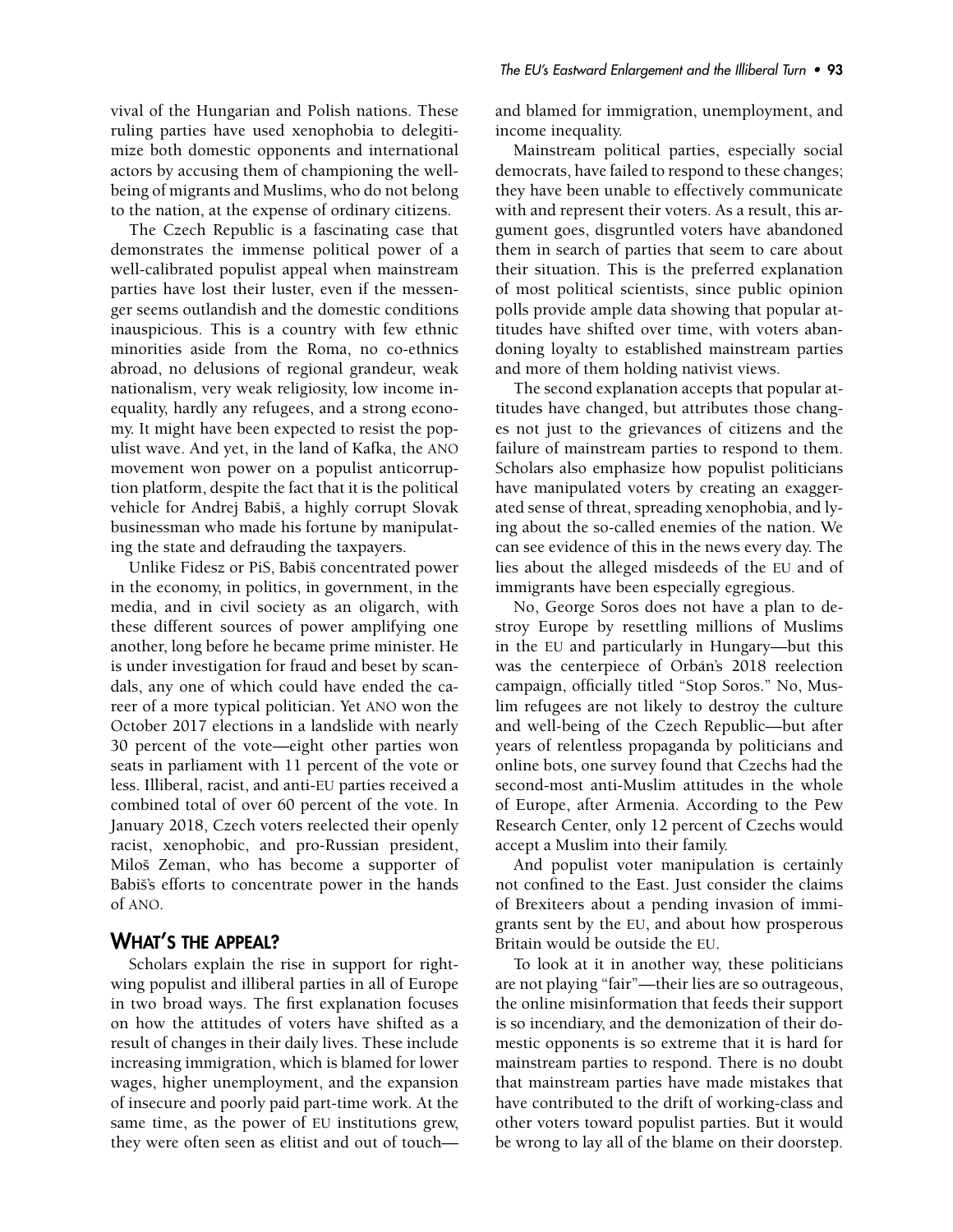### SUSCEPTIBLE CITIZENS

It is fair to argue that in most areas, the postcommunist or "new" EU members are hardly different from the "old" EU members. The new members are indeed poorer, but they have not formed a unified bloc within the EU. In most if not all EU policy areas, they have had differing interests. Even the financial crisis that started in 2008 affected the new members to different degrees: some suffered sudden economic hardships but others fared relatively well, especially Poland, which was the only country in the EU to avoid a recession entirely. In other words, there are more differences than similarities among the new members.

Many have argued that there is no East-West divide in the EU. Yet it appears that the illiberal turn in Europe has so far had greater political traction in the East. While populist appeals have been successful across the continent, those built on xenophobia have resonated especially strongly in postcommunist Europe. Why?

Most of the postcommunist EU members and candidates are small countries with small media markets. Western European media companies responded to the 2008 financial crisis by pulling out of those markets, leaving newspapers and tele-

vision networks to be snapped up by domestic oligarchs. That made it easier to flood a country with populist, nationalist, and illiberal appeals while shutting out independent voices.

Racist and illiberal attitudes were preserved and exacerbated by communism in countries that were homogenized by the genocide and expulsions of World War II and then locked behind the Iron Curtain. The experiences of war, communism, and transition helped convince majorities that they are the victims in today's Europe. This makes them more likely to accept rollbacks of rights for minorities. The fact that most citizens of the EU's postcommunist member countries have no firsthand experience with refugees, Muslims, or indeed any people of color helps to spread misconceptions and lies about them. And many people in the region, though much wealthier than they were two decades ago, are still dramatically less well off than their Western European counterparts.

For many observers, an East-West divide first appeared during Europe's refugee crisis in 2015. The Syrian civil war drove the crisis: fleeing both Bashar al-Assad's regime and the Islamic State, Syrian refugees created routes to the EU that were traveled by over a million refugees from various countries in that year alone. Across the continent, right-wing and extreme-right politicians capitalized on the specter of millions of outsiders flooding in. They used the new media environment to steep their societies in falsehoods and fears of cultural evisceration and terrorism. The British campaign to leave the EU certainly exploited these fears.

But no one was readier to exploit the situation than Orbán, who was already at work dismantling liberal democracy in Hungary. His response to refugees trying to pass through en route to Western Europe included dehumanizing repression, a militarized border fence, and criminalization of Hungarian citizens who sought to provide aid. Under his leadership, a postcommunist bloc emerged one that refused to accept an EU plan to share the burden of providing safe harbor for refugees.

## FRIENDS OF PUTIN

One of the striking features of the illiberal wave is that right-wing populists not just in the East but across Europe—seem to be using a remarkably similar playbook to win and hold power.

Orbán and his tactics for dismantling liberal democracy were publicly admired by the leaders of Poland's PiS and the Czech Republic's ANO before they took over. Orbán styles himself as a leader of this new bloc in the EU—and boasts that he is winning the argument, swaying more EU governments against migration and in favor of a kind of white Christian nationalism. In his camp in 2019 are Poland, the Czech Republic, Austria, and Italy. Arguably, the British and Greek ruling parties, and even members of the German government, are also on his side.

All the while, Russia has been lending a hand to the illiberal populists. For nearly two decades, Vladimir Putin has attempted to divide EU allies and destabilize the bloc with lucrative energy deals and huge bags of cash for unprincipled leaders. This strategy has been nicknamed "Schröderization," after the transformation of the former German chancellor and leader of the center-left Social Democratic Party, Gerhard Schröder, into Putin's lapdog via chairmanships of Russian oil and gas interests.

*The process of joining the EU does not guarantee that a new member will build a deep or durable liberal democracy.*